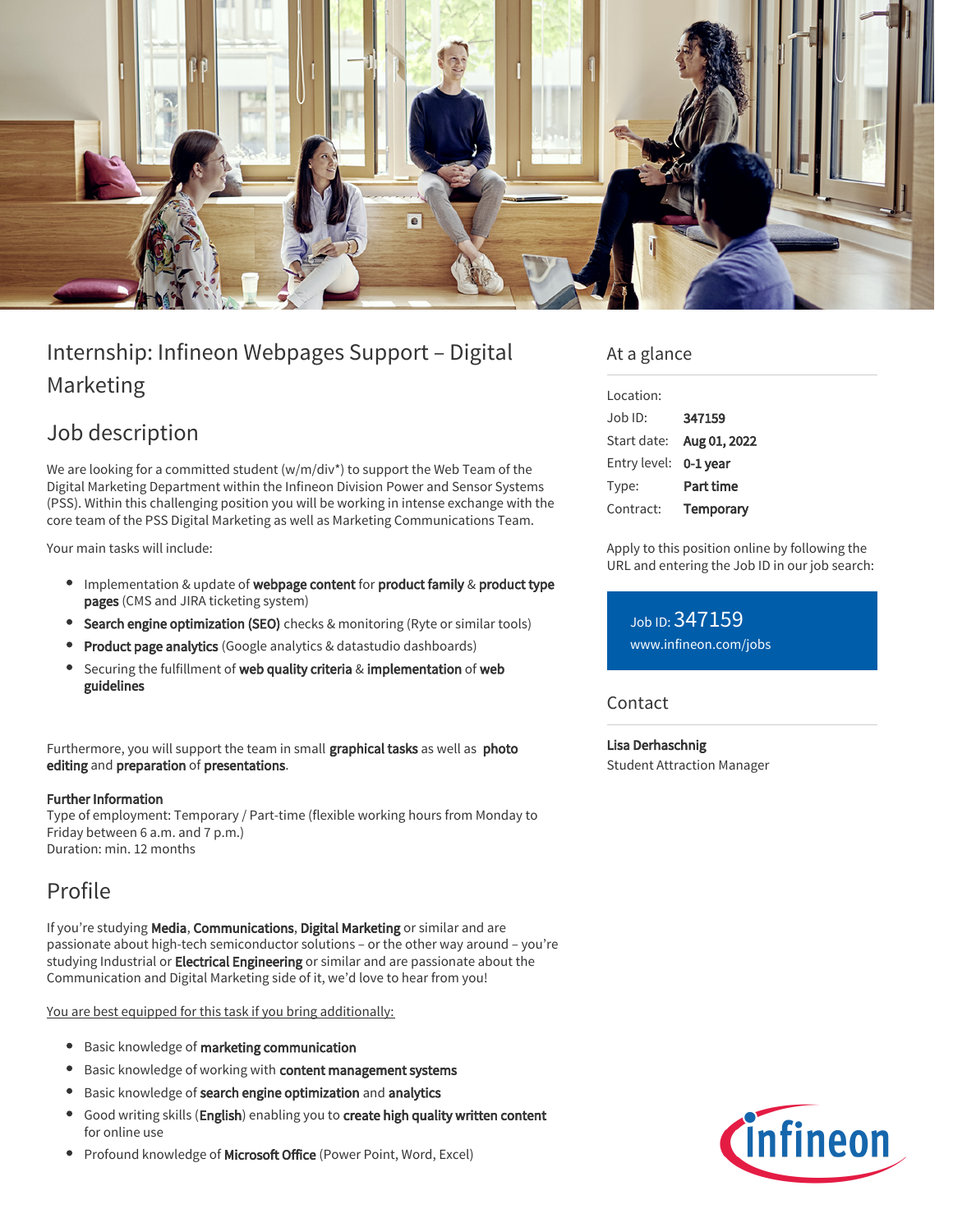Basic knowledge of **Adobe Photoshop** 

Furthermore, you are best equipped for this task if you:

- Are pragmatic, reliable, have passion for details
- Are able to work under pressure within a diverse, fast-paced, multi-national team
- Can handle multiple tasks at the same time and demonstrate a structured way of working

#### Language skills:

- **English**: business fluent written and spoken
- **German:** optional, written and spoken

This position is subject to the collective agreement for workers and employees in the electrical and electronics industry (full-time), employment group B for bachelor students, employment group D for master students (https://www.feei.at/leistungen /informations-service/mindestlohne-und-gehalter-2020).

#### Please attach the following documents (German or English) to your application:

- Motivation letter
- CV
- Certificate of matriculation at a university
- Transcript of records
- Highest completed educational certificate (Matura certificate for Bachelor students, Bachelor certificate for Master students)
- Reference letter

### Why Us

#### Part of your life. Part of tomorrow.

We make life easier, safer and greener – with technology that achieves more, consumes less and is accessible to everyone. Microelectronics from Infineon is the key to a better future. Efficient use of energy, environmentally-friendly mobility and security in a connected world – we solve some of the most critical challenges that our society faces while taking a conscientious approach to the use of natural resources.

#### –Power & Sensor Systems (PSS) drives leading-edge power management, sensing and data transfer capabilities –

Infineon PSS semiconductors play a vital role in enabling intelligent power management, smart sensitivity as well as fast and reliable data processing in an increasingly digitalized world. Our leading-edge power devices make chargers, adapters, power tools and lighting systems smarter, smaller, lighter and more energyefficient. Our trusted sensors increase the context sensitivity of "things" and systems such as HMI, and our RF chips power fast and reliable data communication.

\* The term gender in the sense of the General Equal Treatment Act (GETA) or other national legislation refers to the biological assignment to a gender group. At Infineon we are proud to embrace (gender) diversity, including female, male and diverse.

#### Infineon Hub - Connect. Create. Challenge.

The iHub at TU Wien represents an inspiring tech platform, networking area and event location, connecting Infineon Austria with tech experts, science specialists and young